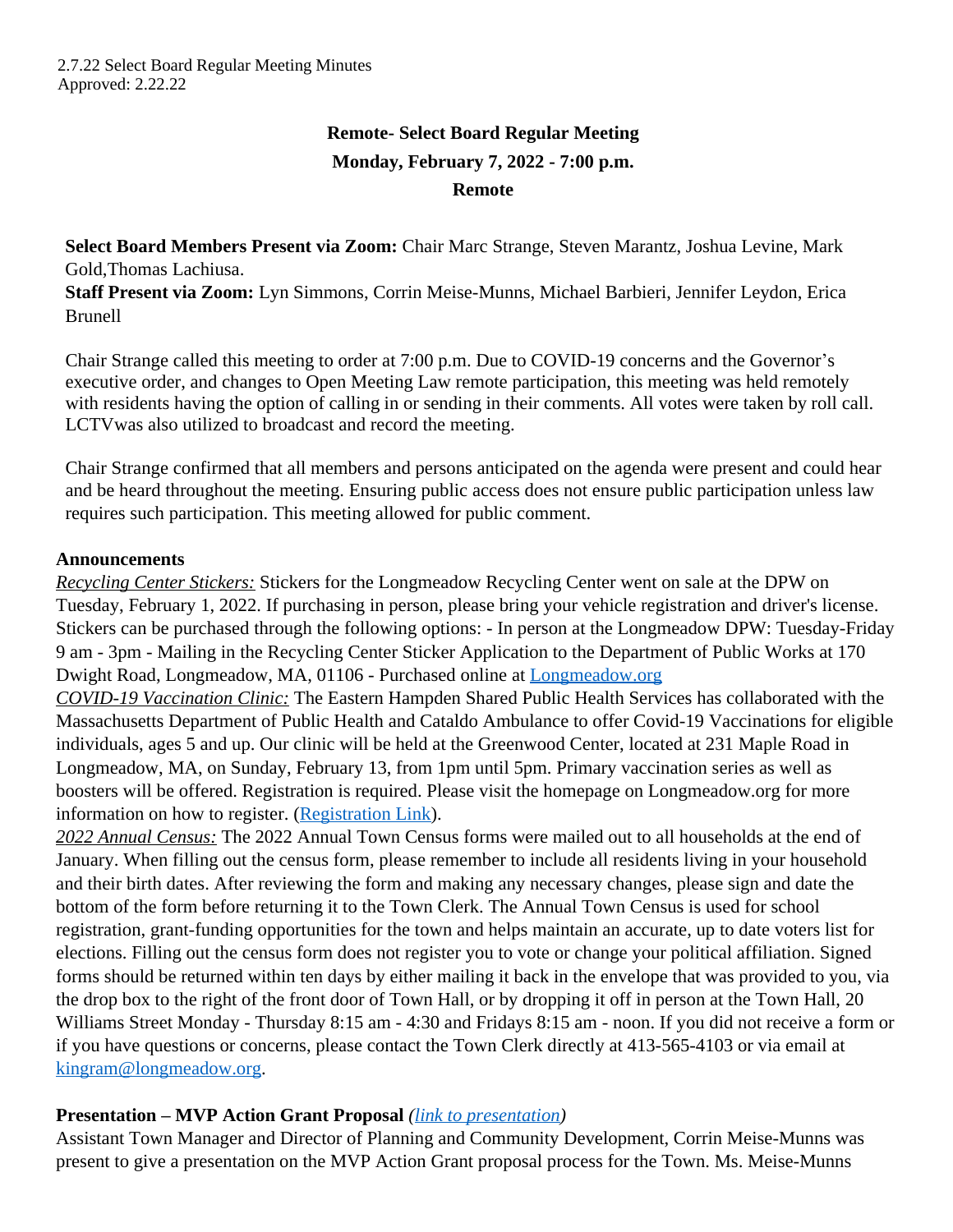explained that the overall idea of the MVP action grant is to apply to update Longmeadow's long-range plan. The presentation today is intended to go over the basics of master planning. Following the presentation, members of the board were able to ask follow up questions regarding the MVP action grant process. Mr. Gold asked Ms. Meise-Munns if we have identified community groups to get involved with this process and how do we go about doing so. Mr. Gold also questioned how we prevent this document from becoming a collection of special interest group requirements. Ms. Meise-Munns explained that during the planning process, town staff would be heavily involved. The Select Board and Planning Board will be working together to identify a steering committee that would include participation from various boards and committees. From there, community organizations could be asked to attend forums and fill out surveys to better engage community participation. Ms. Meise-Munns stated that our community participation should be robust. Mr. Lachiusa asked about outside compliance groups for instance, looking into ADA compliance, etc. Ms. Meise-Munns explained that one of the purposes of the plan is to reference these compliance documents to identify strategies to include into the master plan. Mr. Lachiusa also spoke about the potential of consolidating buildings in Town and that it would be important to outline this in the plan. Ms. Meise-Munns explained that to her knowledge there are not any requirements as to who participates on the steering committee. Town staff will serve an influential role in the planning process. Mr. Strange thanked Ms. Meise-Munns for the presentation and looks forward to hearing more about it in the future.

### **Resident Comments**

Walter Gunn stated on behalf of the Planning Board that they are on board with this project. Mr. Gunn stated that the Select Board and Planning Board should have discussions as to what the scope of this Master Plan is. Mr. Gunn suggested reviewing the long-range plan with the goals of the new master plan to determine the scope. Mr. Gunn also suggested meeting in a small group with members of the conservation commission, community preservation, zoning board to review the goals of this project. The Planning Board voted to move forward with this project. Mr. Lachiusa requested a copy of the current long-range plan to begin reviewing this process further.

Laurie Robinson, of 53 Warren Terrace, was present to speak during the resident comment portion of the meeting. Ms. Robinson objected to the Eversource pipeline project and stated that the project is a direct safety concern for the town and its residents. Ms. Robinson stated that gas is a serious threat to our climate specifically with how much rapidly the climate is changing in New England currently. For these reasons, Ms. Robinson is opposed to the pipeline project and believes that it is not time to expand gas pipelines, but instead time to reduce them.

### **Select Board Comments**

Mr. Gold attended the latest building committee meeting. While they are wrapping up the Adult Center project, they are now looking at their next action steps and are remaining engaged with possible building projects on the capital plan and other buildings around Town. Mr. Gold also attended the Metropolitan Planning Committee meeting of the PVPC. Most of the projects that the committee is working on will not affect Longmeadow currently according to Mr. Gold. Mr. Gold also attended the PVTA meeting. Mr. Gold explained that they are applying for grants currently and we will stay engaged to identify if there are some resources these grants would provide to the Town. Mr. Gold stated that he attended a recent meeting of the Hampden County Regional Retirement Board. Mr. Gold explained that the Board continues to try to make some changes. Paul Pasterzcyk is the chair of their audit committee who made a report. There is a potential for items being implemented at the board, for instance, internal audits. The board seems to be doing well with their external investments, but the board's internal expenses remain high. Lastly, Mr. Gold stated that on Thursday, there would be a meeting of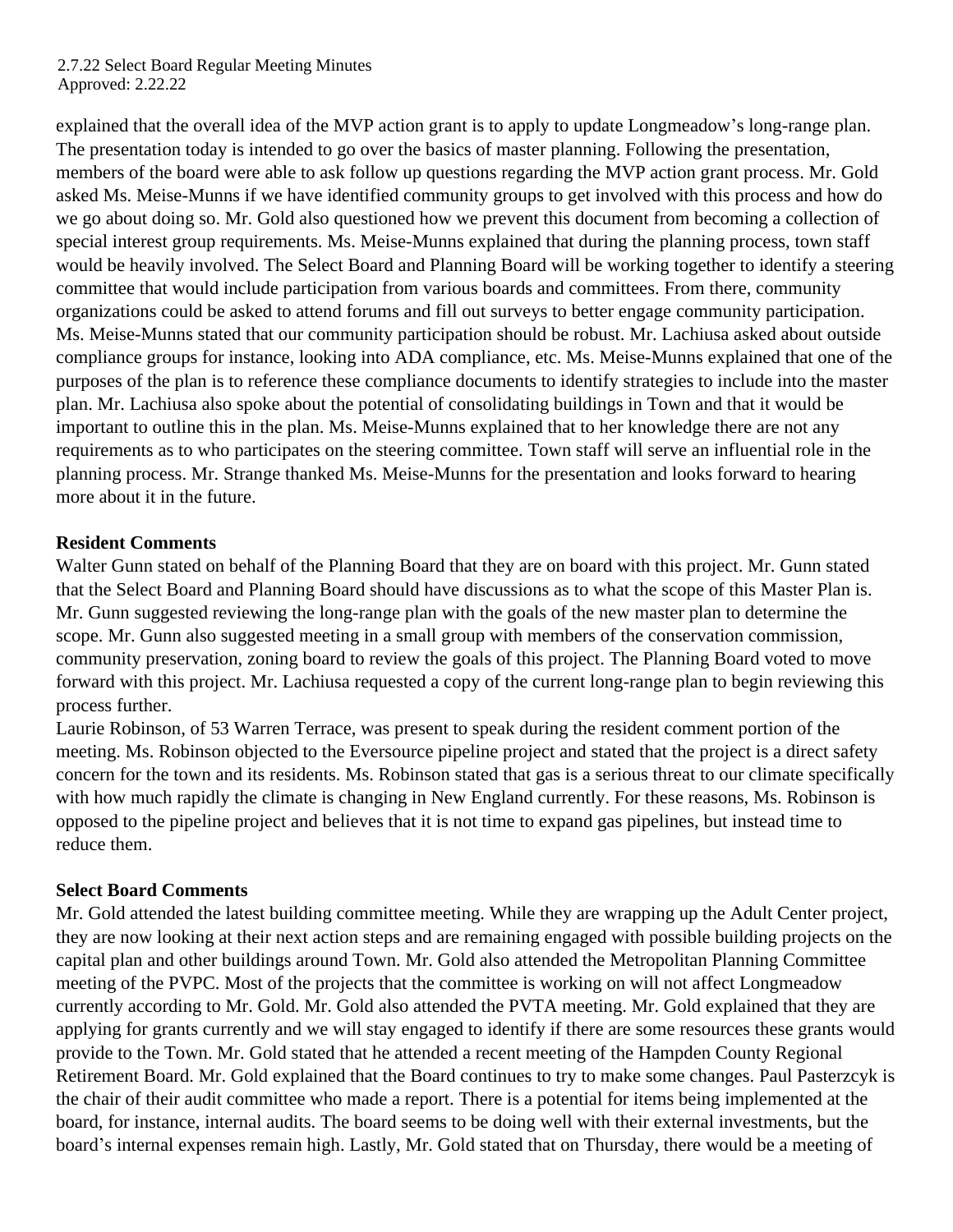the SVRHT (Scantic Valley Regional Health Trust). The preliminary documents indicate that they will be reviewing the system-wide health care charges for the next fiscal year. Mr. Gold stated that he would continue to monitor this, as it will influence the Town's budget process.

Mr. Marantz stated that he would like to see traffic studies being conducted by Eversource concerning the proposed route of their pipeline project. Where they would put this pipe will have a significant impact on traffic around Town. Secondly, Mr. Marantz discussed the intervening process for the Eversource proceedings recently filed with the DPU. Mr. Marantz suggested talking to the Town's attorney to discuss this process further. Mr. Lachiusa stated that he heard positive feedback from residents about the correction on the water bills in response to the error that was identified last quarter.

Mr. Levine thanked Mr. Gold for pointing out the error on the water bills. Mr. Levine stated that he happy to see Covid-19 numbers going down. Mr. Levine is hoping to get back to in person meetings soon. Mr. Levine suggested that keeping the accessibility of the zoom option for residents would be a beneficial possibility as well.

## **Town Manager's Report** *[\(link to report\)](https://www.longmeadow.org/DocumentCenter/View/6316/February-7-2022-)*

COVID-19 Update As of Friday, February 3, 2022 there are 72 cases in town. This is a significant decline compared to the numbers we had been seeing. The chart linked above is a breakdown of the cases in January 2022, totaling 810 cases, according to Ms. Simmons.

Veterans Services Mediation Certification The Town's Veterans Services Officer, Lena Vellturo, recently completed coursework to achieve a Veterans Services Mediation Certification. Completing this program now provides Lena another tool to help the veterans in our community. Many times, Lena has worked with veterans who may be struggling and sometimes includes areas of conflict. The skills she has learned at this training have already helped with de-escalating situations, and enhanced listening skills based on what is being said and help the veteran feel empowered to make the best decisions for themselves.

Adult Center A pause in on site meal service remains in effect until the end of February. At that time, resuming on site meals will be reviewed for a possible restart in March. Two Program Assistants have been hired to provide night and weekend hours at the Adult Center. The goal is to expand these hours in March. This ability to offer these expanding hours was made possible through a generous donation from the Longmeadow Adult Center Community Fund.

Town Moderator's Electronic Voting Task Force A final report on electronic voting has been prepared by the Electronic Voting Task Force and can be viewed [here.](https://www.longmeadow.org/DocumentCenter/View/6260/Electronic-Voting-Task-Force-Report-December-31-2021?bidId=) A purchase order will be prepared and we will move ahead with the purchase using ARPA funds to hopefully have the clickers for the Annual Town Meeting in May.

### **Old Business**

## A. Approval of Meeting Minutes

## *Mr. Marantz made the motion to approve the Select Board Regular Meeting Minutes from the January 18, 2022 meeting. Mr. Gold seconded the motion.*

Mr. Lachiusa stated that it is important to include comments made by Select Board minutes concerning agenda topics into the meetings. Mr. Gold also stated that for historical recording purposes this is also important. Mike will go back to revise these minutes to include any missing comments and will resubmit for the boards February 22 meeting. *Mr. Marantz withdrew the motion.*

B. Update – Eversource Western Mass Natural Gas Reliability Project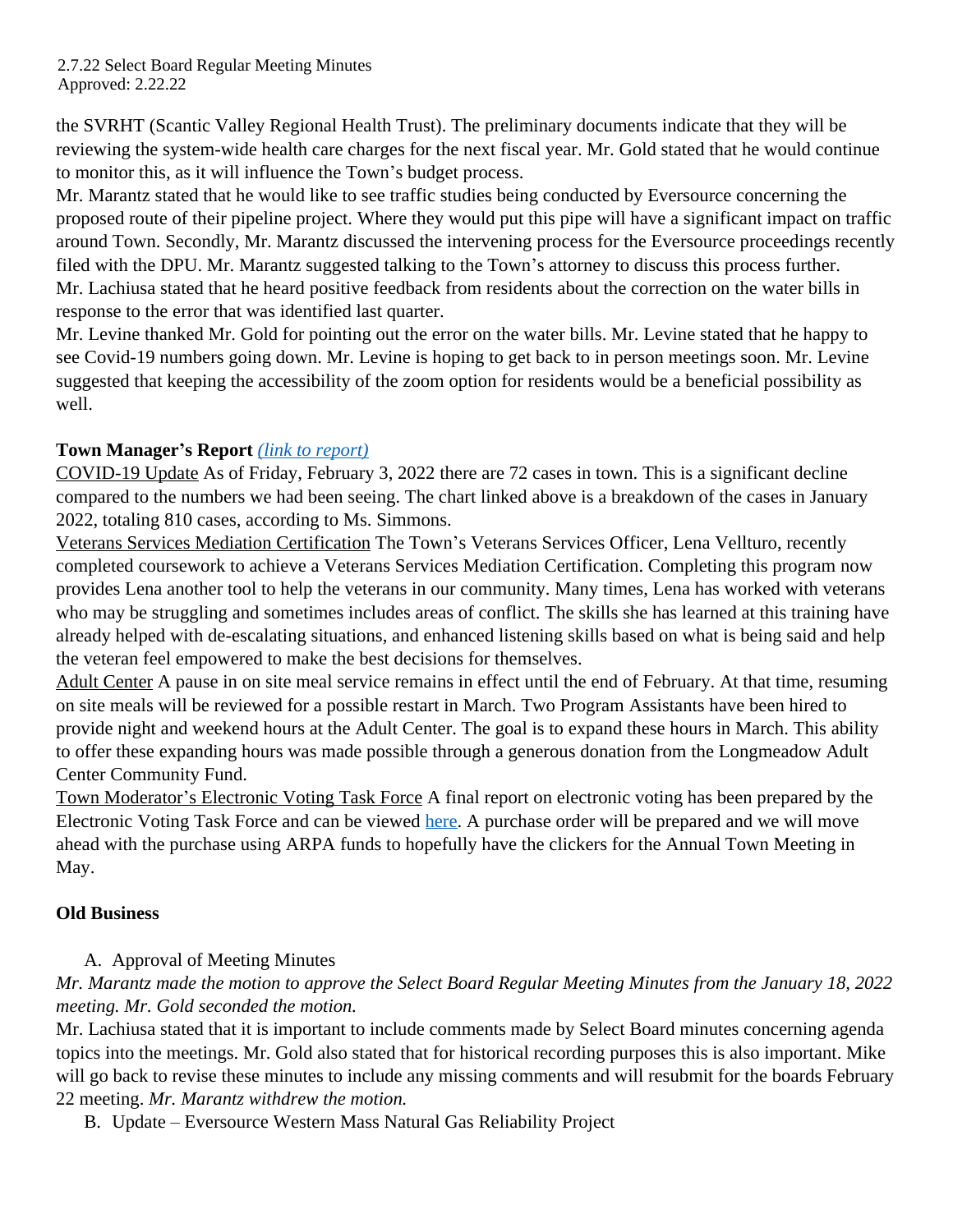Mr. Strange gave an update on the Eversource Western Mass Natural Gas Reliability Project proposal and explained that Mr. Marantz touched on some of the update in Select Board comments. Mr. Strange explained that Eversource was originally planning on filing with the EFSB in January. The Town has since received notification that Eversource is postponing their filing date. Mr. Marantz stated that the Town should follow up with the attorney general's office to see what they are saying about Eversource's five year/ten year plans.

C. Streetlight Policy and Agreement

The Select Board reviewed a draft of an updated policy for streetlights at their meeting on January 18, 2022. Mr. Levine questioned if the DPW has a system with what they do with the lights after replacements. Mr. Gold stated that there is a service contract for handing streetlights and old lights recycled by this vendor. *Mr. Gold made the motion to adopt the updated Streetlight Policy into the Select Board / Town Manager Policy Book. Mr. Marantz seconded the motion.* 

*Roll Call Vote: Mr. Strange – YES, Mr. Marantz – YES, Mr. Levine – YES, Mr. Gold – YES, Mr. Lachiusa - YES* D. Updated FY2022 Select Board / Town Manager Goals

Ms. Simmons provided an updated spreadsheet for FY22 goals and accomplishments for the Select Board and Town Manager. The spreadsheet has been updated and most of the projects either are fully on their way or are in a good place right now. Mr. Levine stated he was glad to see the progress on here. Mr. Levine asked how much the PILOT agreement with Baypath University is. Ms. Simmons stated that is no more than \$80,000 but did not have the exact number on hand. Mr. Gold thanked Ms. Simmons for this phenomenal document. Mr. Gold stated that it would be good to publish this on the Town's website to show what has been completed and to track the progress for residents. Mr. Lachiusa questioned how residents would pay for the EV charging station use. Ms. Simmons stated that a policy is being worked on concerning the EV chargers. Mr. Marantz asked if these chargers were universal. Ms. Simmons stated that the system we are looking at is universal.

#### **New Business**

A. Quarterly Investment Report

Town Treasurer, Erica Brunell, was present to update the Select Board on the latest quarterly investment report for the Town. Ms. Brunell explained that interest rates have stayed consistent but there has been a noteworthy drop with Westfield Bank going from .40% to .22%. Adams saving bank will also be dropping as well from .60%-.50%. Ms. Brunell stated that the investment in our OPEB reserves. The Town has doubled their interest since last quarter with an ending balance of around \$5.7 million. Mr. Gold questioned what the \$500,000 in exchanges in the OPEB report meant. Ms. Brunell explained that she transferred in this money from an authorization voted on by the Town at the Special Fall Town Meeting. Mr. Lachiusa questioned if there is a point in the year if loans should be refinanced at a lower rate. Ms. Brunell stated that this usually occurs during our bonding period. Mr. Lachiusa asked if it looked like the Town could save some money with the interest rates. Ms. Brunell stated that it is early to tell because of the changes in the market.

B. Updated projections of FY23 revenue / expenditure budget

Ms. Jennifer Leydon was present to discuss the updated projections of FY23 revenue and expenditures in the budget. Ms. Leydon stated that projections were presented using the FY22 budget back in November for a gap of around \$500,000. There is a 3% increase in our expenses and the Town kept our state aid and local receipts stable. The departments have submitted their budgets to the Town Manager, which brought the gap up to roughly 1 million dollars according to Ms. Leydon. There was a major increase in chapter 70 money and the gap was then reduced to \$642,000. Mr. Gold questioned where our current fiscal year revenue comes in relative to that budget, and relative to FY23 budget projections. Ms. Leydon explained by referencing the chart shared